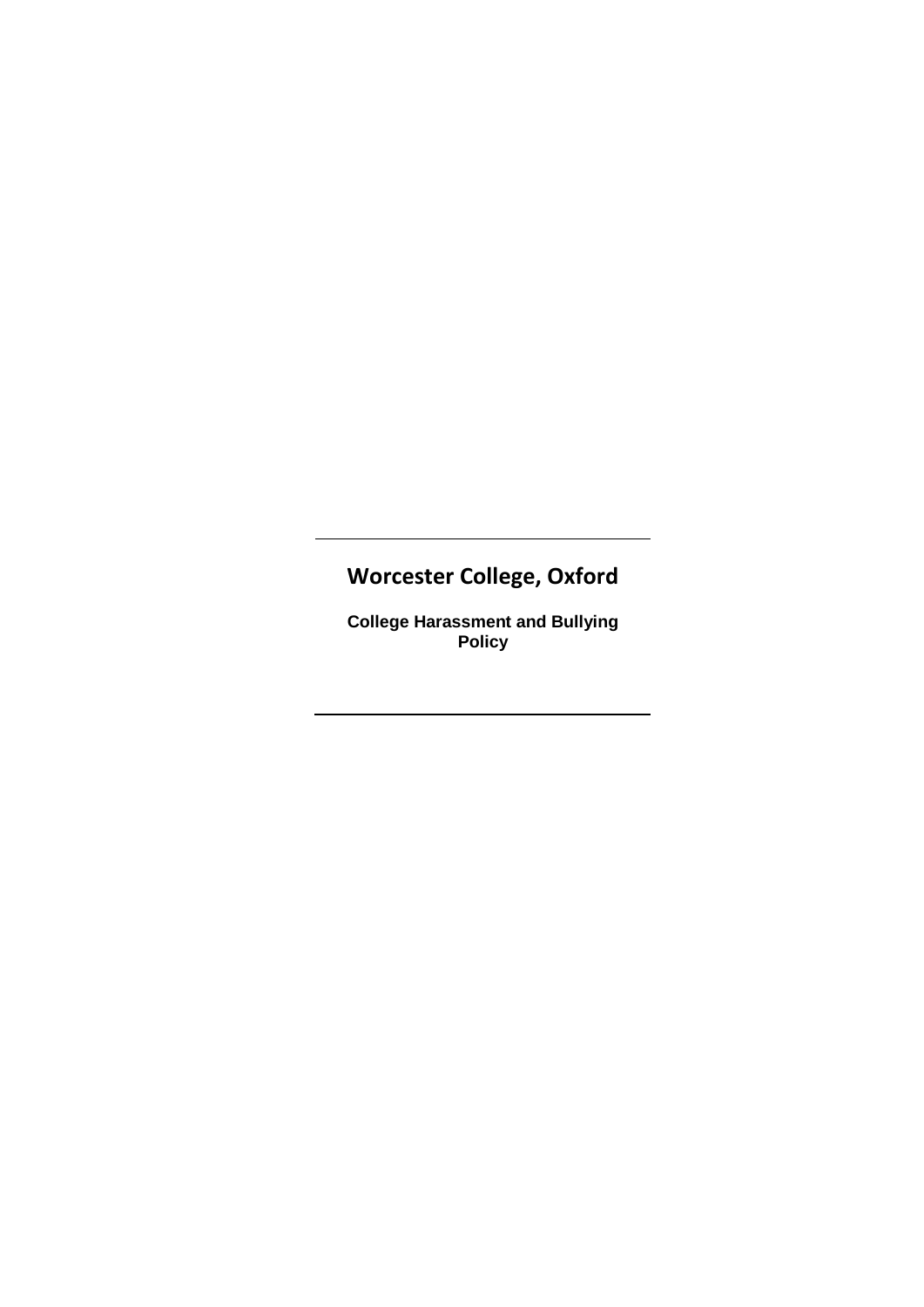# **Contents**

| $\mathbf 1$    |  |
|----------------|--|
| 2              |  |
| 3              |  |
| $\overline{4}$ |  |
| 5              |  |
| 6              |  |
| $\overline{7}$ |  |
| 8              |  |
| 9              |  |
| 10             |  |
| 11             |  |
| 12             |  |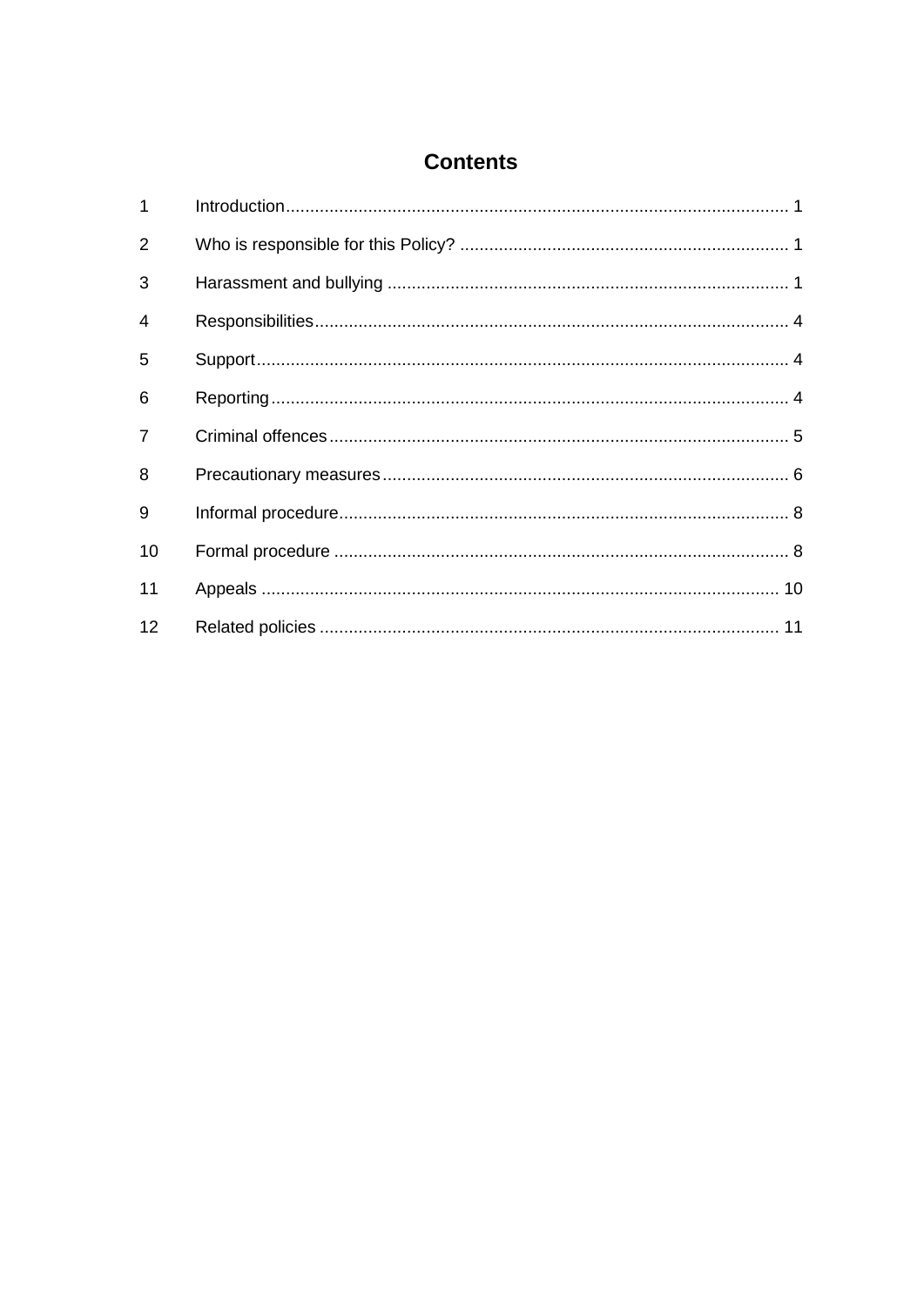#### **1 Introduction**

- 1.1 The College recognises the right of all in its community to be treated with respect and dignity and is committed to the development of positive policies for the elimination of all kinds of harassment and bullying. Harassment or bullying within the College community in any form is unacceptable and will not be permitted or condoned.
- 1.2 Staff and students have the right to work and study in an environment free from harassment, bullying and any other type of intimidation.
- 1.3 This Policy provides all students of the College who are victims of harassment and/or bullying (as defined below) with a procedure to refer their concerns, which may relate to fellow students of the College or its staff and Fellows.
- 1.4 The College will treat allegations of harassment or bullying seriously. Any student found to be in breach of this Policy will be liable to disciplinary action under the College's Student Disciplinary Policy, which could result in sanctions including their potential expulsion. Any member of the College's staff or Fellow found to be in breach of the Policy may be liable to similar internal action.

# **2 Who is responsible for this Policy?**

- 2.1 The Governing Body of the College has overall responsibility for the effective operation of this Policy and for ensuring compliance with relevant legislation.
- 2.2 Day-to-day operational responsibility for this Policy, including regular review of this Policy, has been delegated to the Dean.

# **3 Harassment and bullying**

- 3.1 What is harassment?
	- 3.1.1 Harassment takes many forms, occurs on a variety of different grounds and can be directed at one person or many people. Harassment is conduct that it is unwanted by the recipient and which the recipient finds offensive or unacceptable. It can include unwelcome physical, verbal or non-verbal conduct. It can also include circulating information or images via e-mail or the internet. Conduct can be harassment even if it was not intended to violate the recipient's dignity if it has that effect.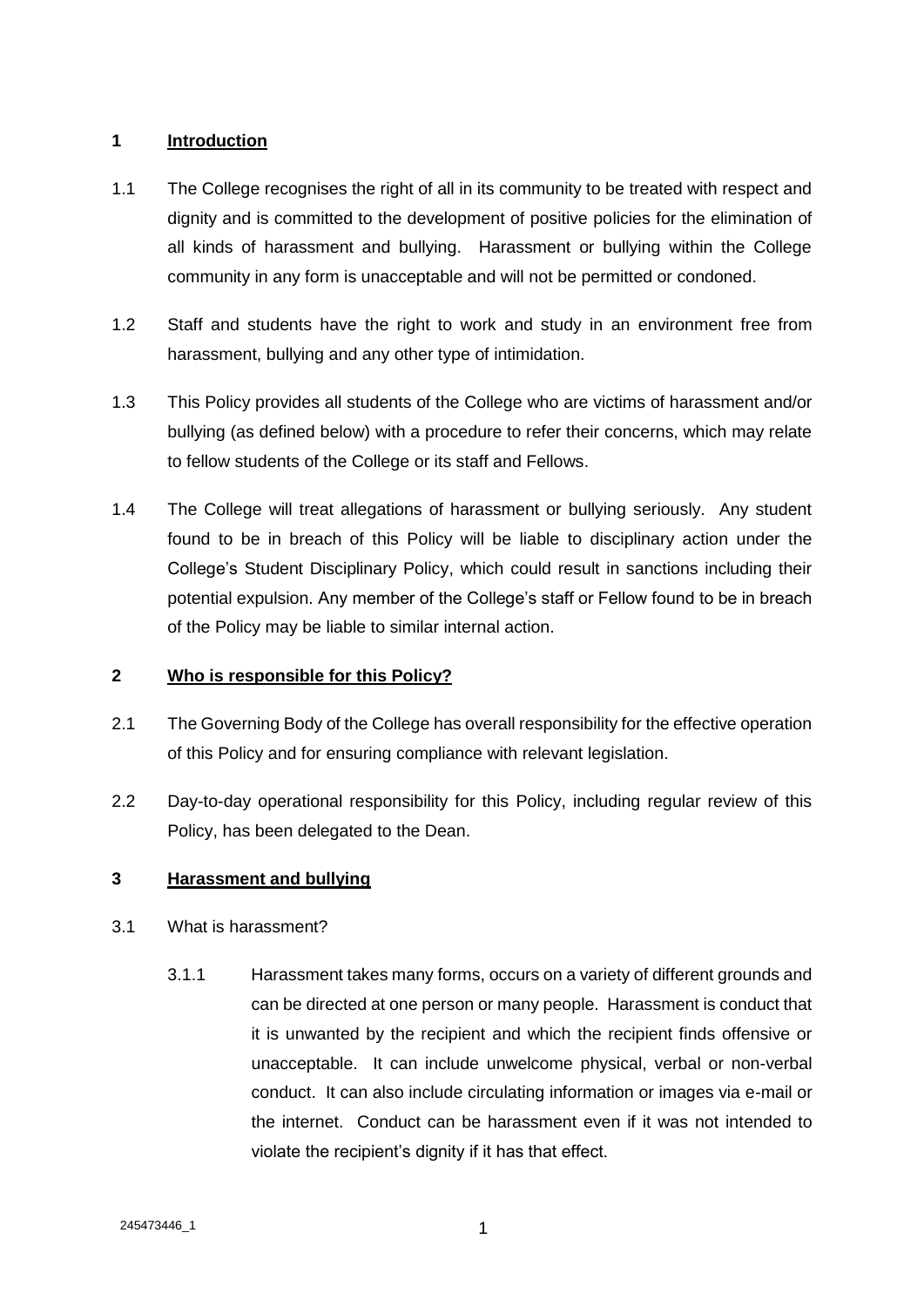- 3.1.2 Conduct normally becomes harassment if it is persisted in once it has been made clear that it is regarded by the recipient as offensive, although a single incident may amount to harassment if it is sufficiently serious.
- 3.1.3 Unlawful harassment may involve conduct of a sexual nature (sexual harassment), or it may be related to age, disability, gender reassignment, marital or civil partner status, pregnancy or maternity, race, colour, nationality, ethnic or national origin, religion or belief, sex or sexual orientation. It may also include victimising someone because they have been willing to challenge harassment. Harassment is unacceptable even if it does not fall within any of these categories.
- 3.1.4 Harassment may include, for example:
	- (i) Unwanted physical conduct or "horseplay", including touching, pinching, pushing and grabbing;
	- (ii) Continued suggestions for social activity after it has been made clear that such suggestions are unwelcome;
	- (iii) Sending or displaying material that is pornographic or that some people may find offensive (including e-mails, text messages, video clips and images sent by mobile phone or posted on the internet);
	- (iv) Unwelcome sexual advances or suggestive behaviour (which the harasser may perceive as harmless);
	- (v) Racist, sexist, homophobic or ageist jokes, or derogatory or stereotypical remarks about a particular ethnic or religious group or gender;
	- (vi) Outing or threatening to out someone as lesbian, gay, bisexual or trans;
	- (vii) Offensive e-mails, text messages or social media content;
	- (viii) Mocking, mimicking or belittling a person's disability or physical appearance;
	- (ix) Isolation or non-co-operation and exclusion;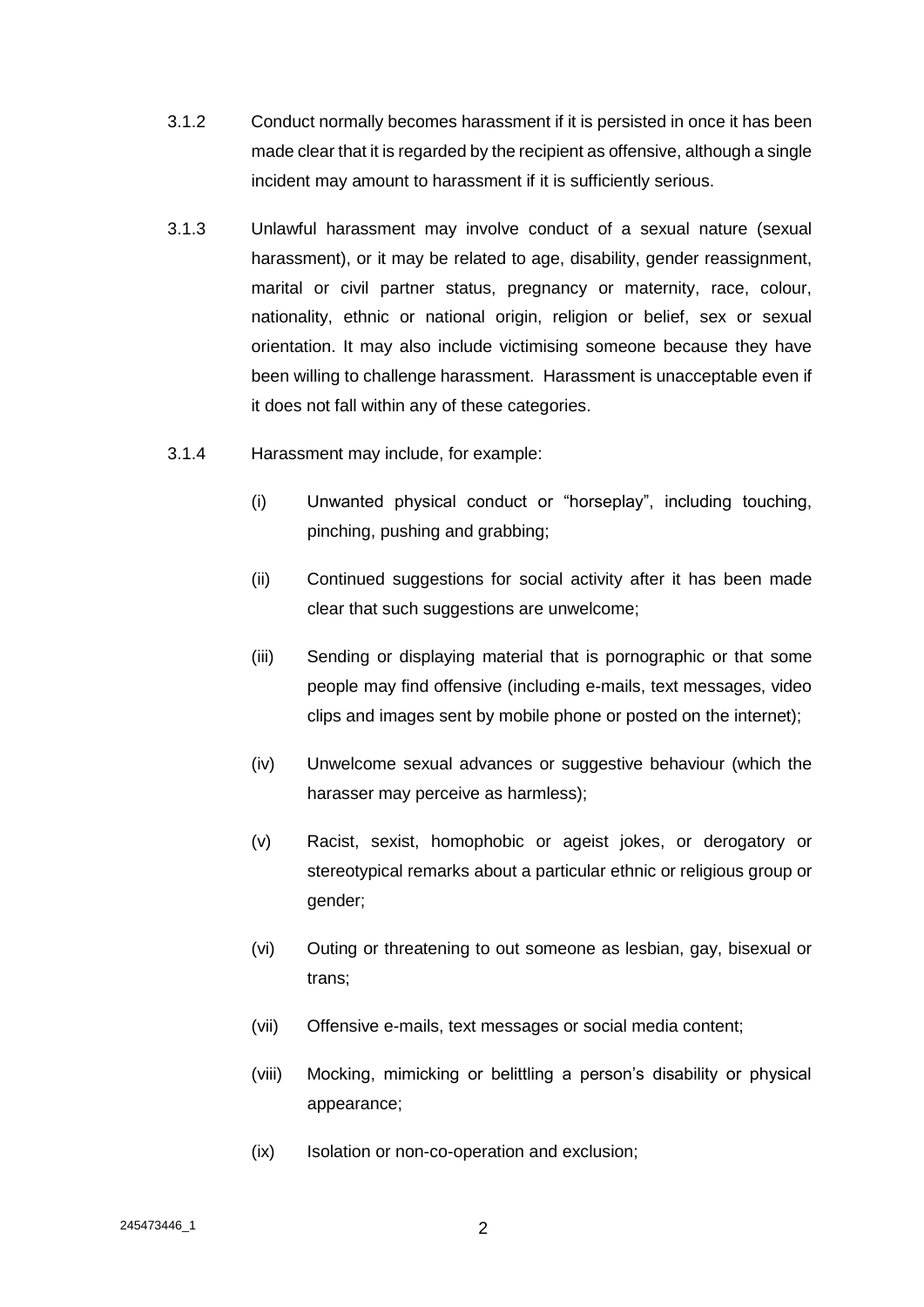- (x) Intrusion by pestering, spying and/or stalking;
- (xi) Offensive remarks/expressions;
- (xii) Display of offensive posters/pictures on notice boards; and/or
- (xiii) Public humiliation.
- 3.1.5 A person may be harassed even if they were not the intended "target". For example, a person may be harassed by racist jokes about a different ethnic group if the jokes create an offensive environment.
- 3.1.6 Students should be aware that anything posted however innocently intended – on a blog, web page, comment section, forum or social networking site may, if it includes ill-informed views, inaccurate information or personal remarks directed at others, be seen as harassing to the intended recipient or potentially defamatory or libellous.
- 3.1.7 The University's definition of harassment can be found in Statute XI: University Discipline [\(www.admin.ox.ac.uk/statutes/352-](http://www.admin.ox.ac.uk/statutes/352-051a.shtml#_Toc28142342) 051a.shtml# Toc28142342). This definition includes, but is not limited to the definition of harassment in Section 26 of the Equality Act 2010, which relates specifically to conduct related to a protected characteristic.
- 3.2 What is bullying?
	- 3.2.1 Bullying is offensive, intimidating, malicious or insulting behaviour that can make a person feel vulnerable, upset, humiliated, undermined or threatened. It can take the form of physical, verbal and non-verbal conduct. Bullying may include, by way of example:
		- (i) Shouting at, being sarcastic towards, ridiculing or demeaning others;
		- (ii) Physical or psychological threats;
		- (iii) Overbearing and intimidating levels of supervision;
		- (iv) Inappropriate and/or derogatory remarks about someone's performance;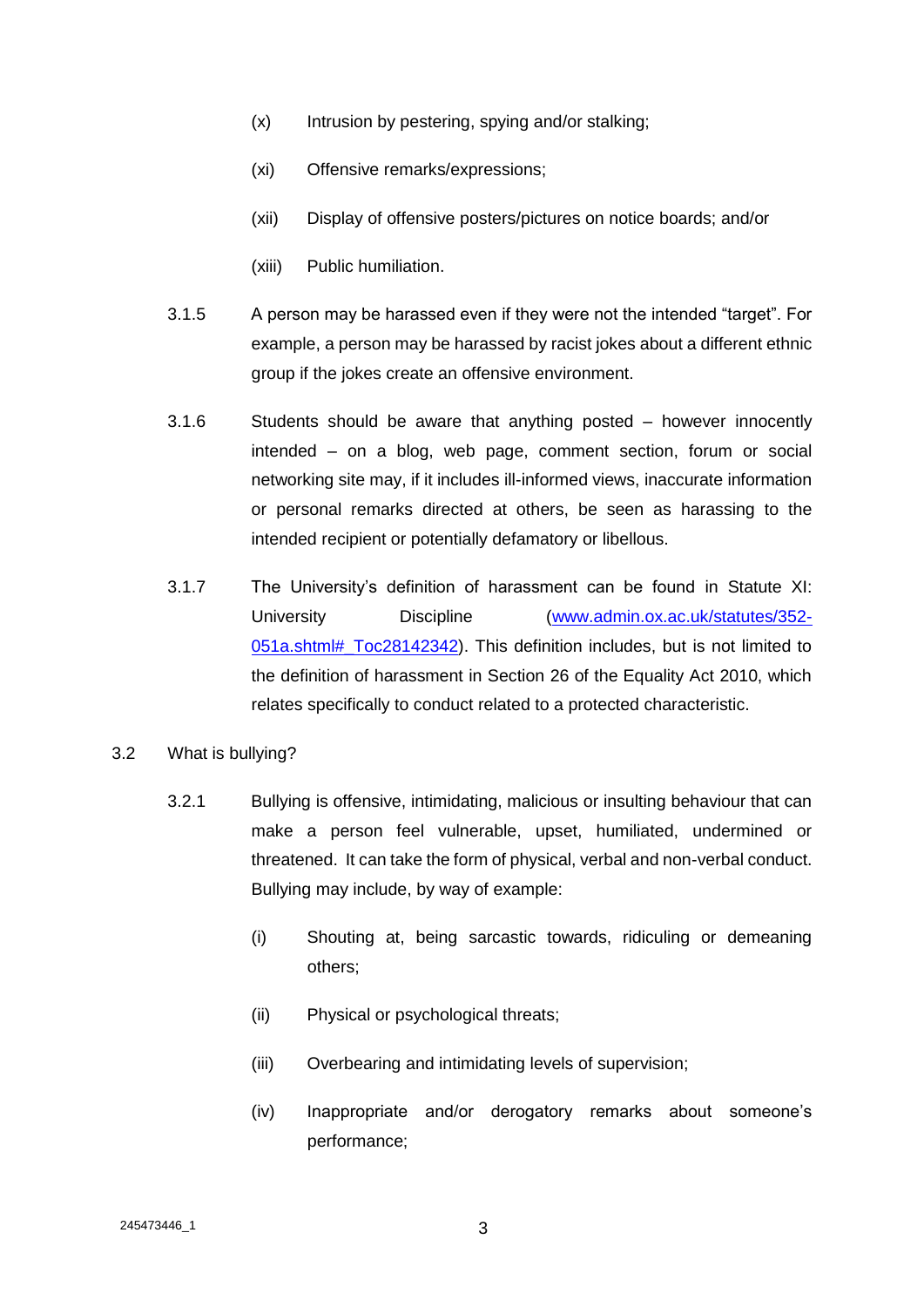- (v) Abuse of authority or power by those in positions of seniority; and/or
- (vi) Deliberately excluding someone from events or communications without good reason.

#### **4 Responsibilities**

- 4.1 All members of the College have a responsibility to help ensure that the dignity of all students and staff are respected in the College environment. Everyone must comply with this Policy and students should ensure that their behaviour to students and staff does not cause offence and could not in any way be regarded as harassment.
- 4.2 Students should discourage harassment by making it clear that they find such behaviour unacceptable and by supporting fellow students who suffer such treatment and are considering making a complaint. Students should alert a tutor in confidence to any incident of harassment to enable the College to deal with the matter.

### <span id="page-5-0"></span>**5 Support**

5.1 Any student who has experienced harassment, is concerned about harassment, or is involved in any element of a harassment procedure in any capacity, can contact the Student Welfare Officer at any time, who will advise on the different sources of support available to them.

#### **6 Reporting**

- 6.1 If a student is a victim of harassment, they should use the following procedure.
- 6.2 Due to the seriousness with which the College views harassment and bullying, informal and formal reporting procedures have been introduced which are separate from and replace the College's[Student Complaints Policy as a mechanism for dealing with complaints.
- 6.3 If a student is the victim of harassment or bullying, they must not hesitate to use this procedure for fear of victimisation. Retaliation against a student who brings a complaint of harassment or bullying is a serious disciplinary offence which may constitute misconduct under the College's student and staff disciplinary procedures.
- 6.4 Because it is easier to resolve harassment issues if they are brought to the College's attention quickly, students are encouraged to invoke the harassment procedure promptly if they think they have been harassed or bullied.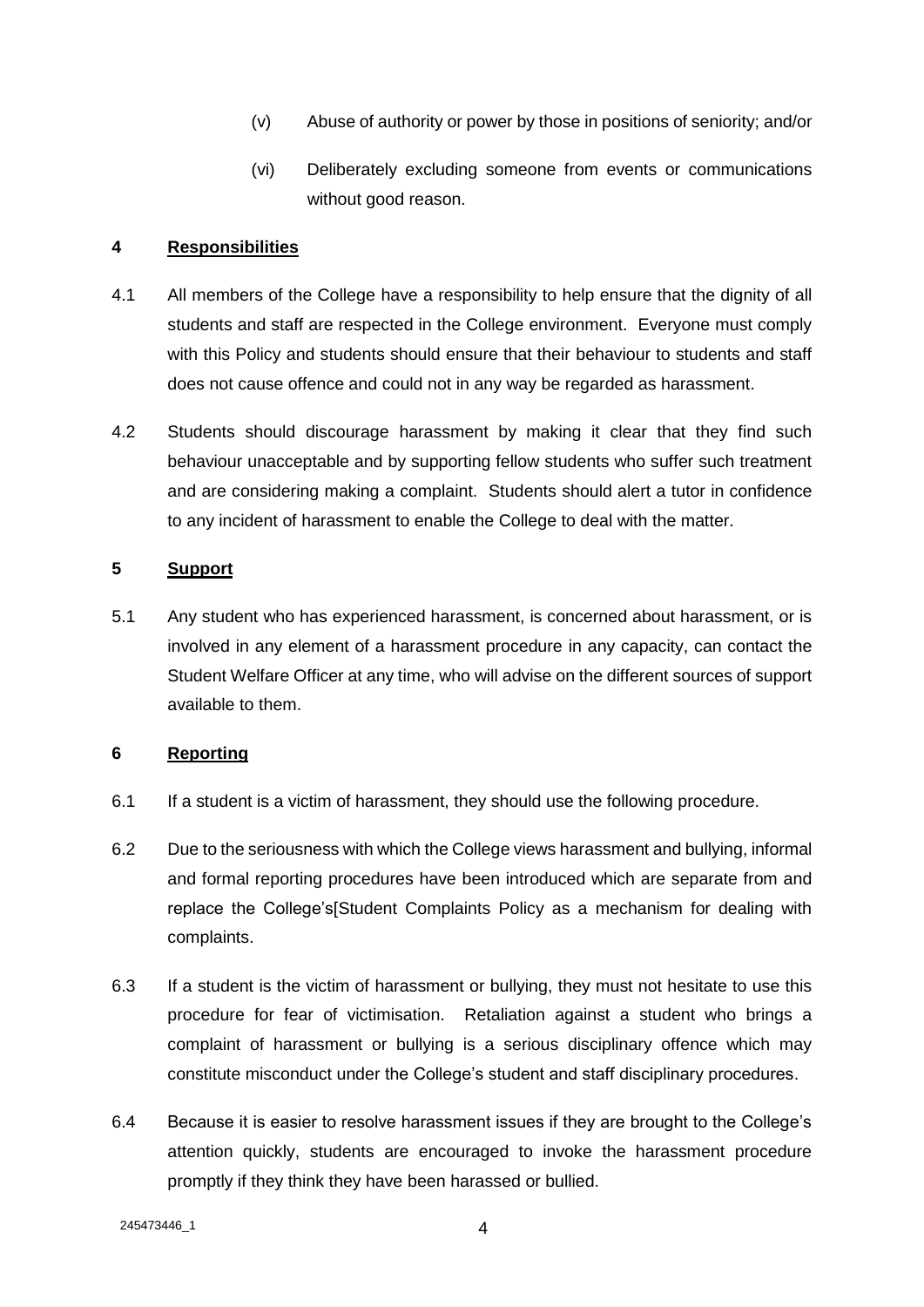#### **7 Criminal offences**

- 7.1 If a student is subject to harassment which may constitute a criminal offence, they are strongly encouraged to go directly to the police. This may be particularly important not only to ensure that assailants are apprehended and further crimes prevented, but also to obtain forensic evidence, where appropriate. College staff may assist in summoning the police and/or accompanying individuals wishing to make police statements.
- 7.2 The wishes of the student will be central to any decision as to how to take forward any disclosure.
- 7.3 As part of the support role, the College will assist the reporting student to understand the various options available to him/her and provide the student with support in making a decision about the way forward. The key options for the reporting student will usually be as follows:
	- 7.3.1 Make a report to the police;
	- 7.3.2 Not report the matter to the police, but request that the University or College consider the case under their internal processes; or
	- 7.3.3 Take no further action.
- 7.4 In cases where a complaint is made about an act which could amount to a violation of criminal law, the College will, in line with guidance provided by Universities UK in 2016, adopt special procedures. These normally mean that the College may take initial statements and collate evidence, but a full consideration of the complaint and whether it should be dealt with under internal disciplinary procedures will be adjourned whilst any police action is in hand or pending and until the outcome of proceedings in the criminal justice system, if any, is known. The College will focus instead on ensuring that the appropriate safeguards and support are in place for all involved parties.
- 7.5 In most cases, the College will not approach the police without the student's consent, unless the College considers there to be an immediate and significant threat to the student or other members of the College community.
- 7.6 Regardless of what decision the student makes, they are encouraged to access support both within and outside of College (see section [\[5\]](#page-5-0) above).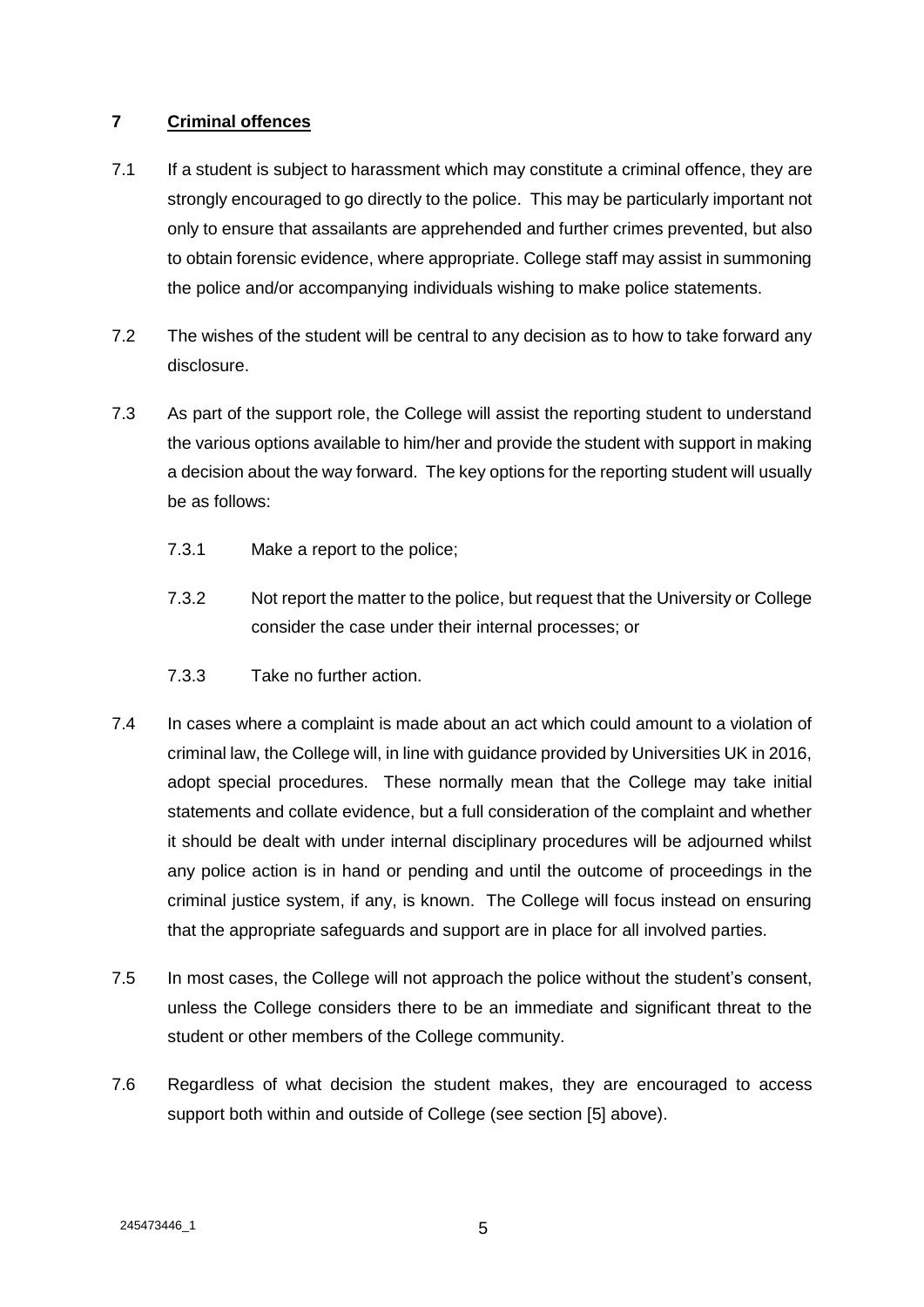- 7.7 Students should be mindful that the College does not have the legal investigatory powers of the police and cannot make a determination of criminal guilt. An internal process cannot therefore be regarded as a substitute for a police investigation or criminal prosecution.
- 7.8 The College has neither the standing nor the expertise to make findings about alleged criminal offences. Only a criminal court can make such findings when the prosecution has proven the offence beyond reasonable doubt, in contrast to disciplinary cases where the College must establish facts and matters on the balance of probabilities i.e. more likely than not.
- 7.9 What the College can do is determine whether the alleged facts and matters occurred on the balance of probabilities and whether those facts and matters amount to a breach of discipline. If so, the College will assess the level of seriousness of the breach of discipline; and what sanction (if any) should be imposed.
- 7.10 Following completion or discontinuation of police enquiries or criminal proceedings or if a reporting student does not wish to involve the police, the College will decide whether to deal with the complaint, considering for example whether there is sufficient evidence for it to proceed via this route. If proceedings are instigated, they will be for a potential breach of discipline and not for a criminal offence. The type of finding the College may make and the scope of the potential outcomes are therefore different to those available in a criminal process.
- 7.11 A decision by the Police or Crown Prosecution Service (or other law enforcement agency) to take no further action in relation to a criminal matter, or an acquittal at a trial, does not preclude the College from taking action under its internal procedures. Equally, this outcome should not of itself be taken to mean that the reporting student has made a vexatious or malicious complaint.

#### **8 Precautionary measures**

<span id="page-7-0"></span>8.1 If a serious allegation is made about a student's behaviour or the College receives a report that a student is under police investigation or is subject to criminal proceedings, the Dean may decide to take precautionary action to protect the College community, staff or individuals. He or she will undertake a risk assessment and decide whether or not to take any action and the timing of such action. The College will balance the rights and interests of the reporting student, the reported student, the general student body and the staff and Fellows when considering what action to take.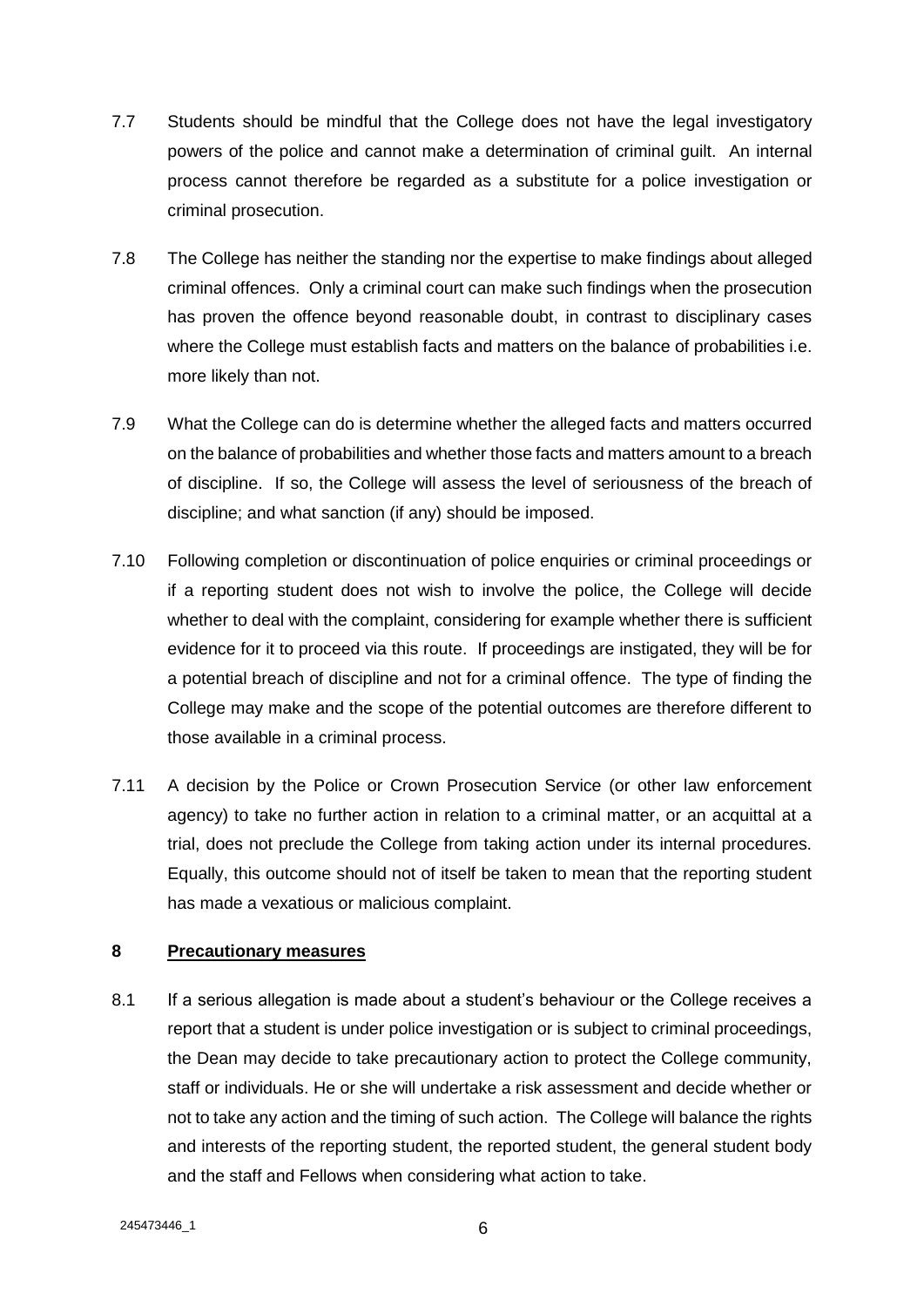- <span id="page-8-0"></span>8.2 The Senior Tutor or Finance & Estates Bursar may undertake similar action in respect of serious allegations about a staff or Fellow's behaviour.
- 8.3 Precautionary action under paragraphs [8.1](#page-7-0) and [8.2](#page-8-0) may include:
	- 8.3.1 Imposing conditions on the reported person (for example, requiring the reported person not to contact the reporting student and/or certain witnesses and/or requiring a reported student to move accommodation):
	- 8.3.2 Suspending the reported person from his/her studies or job (or student facing parts thereof); and/or
	- 8.3.3 Excluding the reported person from certain areas (for example, prohibiting the reported person from going to certain accommodation blocks or using the sports facilities or from attending a placement).
- 8.4 Precautionary measures do not constitute a penalty or sanction and do not indicate that the College has concluded that the reported person has committed a breach of discipline or a criminal offence.
- 8.5 The aim of imposing precautionary measures is to best protect the reporting student and/or others from harm whilst having the minimum possible impact on the reported person. The College will consider the interests and welfare of reporting student, reported person, the general student body and the staff and Fellows and endeavour to treat them all fairly and equally when undertaking the risk assessment and when ascertaining the potential effectiveness and impact of precautionary measures.
- 8.6 The risk assessment and any precautionary measures that are put in place will be reviewed at regular intervals and reconsidered as the case develops. A failure to comply with a precautionary measure will trigger a review and is likely to result in more serious measures being put in place (for example, a failure to comply with a requirement not to contact the reporting student could result in the reported person being suspended).
- 8.7 Any decision to suspend a reported individual can have serious consequences. Consequently, this step will only be taken where the risk level is high and where there are no reasonable alternative measures that could be put in place to mitigate that risk. The reported individual will have an opportunity to make representations to the decision-maker before the decision is made (or if that is not possible or appropriate due to the urgent or sensitive nature of the matter, as soon as possible thereafter); to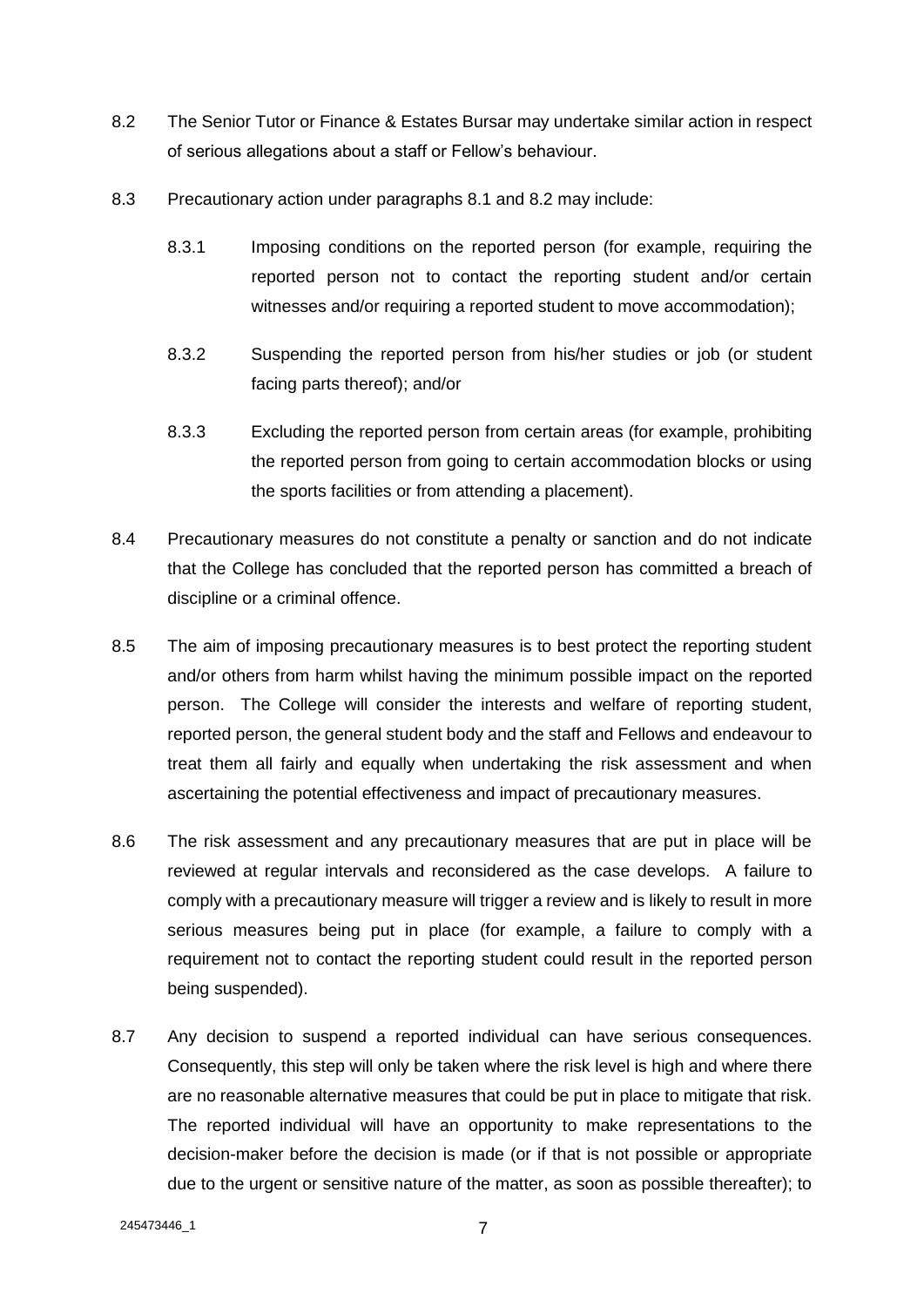appeal the decision and/or request a review at any stage if there is a material change in the circumstances of the case.

#### **9 Informal procedure**

- 9.1 If an incident happens which a student thinks may be harassment or bullying, they are advised to attempt to resolve the problem informally.
- 9.2 In some cases, it may be sufficient to make it clear to the harasser that their behaviour is unacceptable and that it must stop. If the student is unable to do this face to face, a written request explaining the distress which the behaviour is causing, handed or sent to the harasser, may be effective. Alternatively, if a student feels such action is too difficult or embarrassing, they can seek assistance from their Tutor / College Advisor, the Student Welfare Officer, or another senior member of staff.

### **10 Formal procedure**

- 10.1 If the harassment or bullying continues, where serious harassment or bullying occurs or where the student does not consider use of the informal procedure appropriate, they are advised to bring a formal complaint and should then seek assistance from their Tutor / College Advisor or from the Senior Tutor or Dean. All complaints will be considered seriously, and dealt with promptly and in confidence.
- 10.2 For complaints arising outside of the College environment, and within the University environment, or against University staff, the reporting student will usually be referred to the University's policy [https://edu.admin.ox.ac.uk/university-policy-on-harassment.](https://edu.admin.ox.ac.uk/university-policy-on-harassment) The University policy will then be followed, rather than the College procedures. Exceptionally, if there are compelling reasons why a referral to the University is not appropriate, the College may investigate the complaint itself. Notwithstanding a referral to the University, the College will consider taking appropriate precautionary measures, and will continue to offer support to the reporting student and to the reported student / member of staff.
- 10.3 For matters not referred to the University, the student will be asked to put their complaint in writing and the member of staff approached will explain to whom it should be addressed and what arrangements should be made to ensure that confidentiality is preserved. The written complaint should, where possible, state:
	- 10.3.1 The name of the harasser or bully;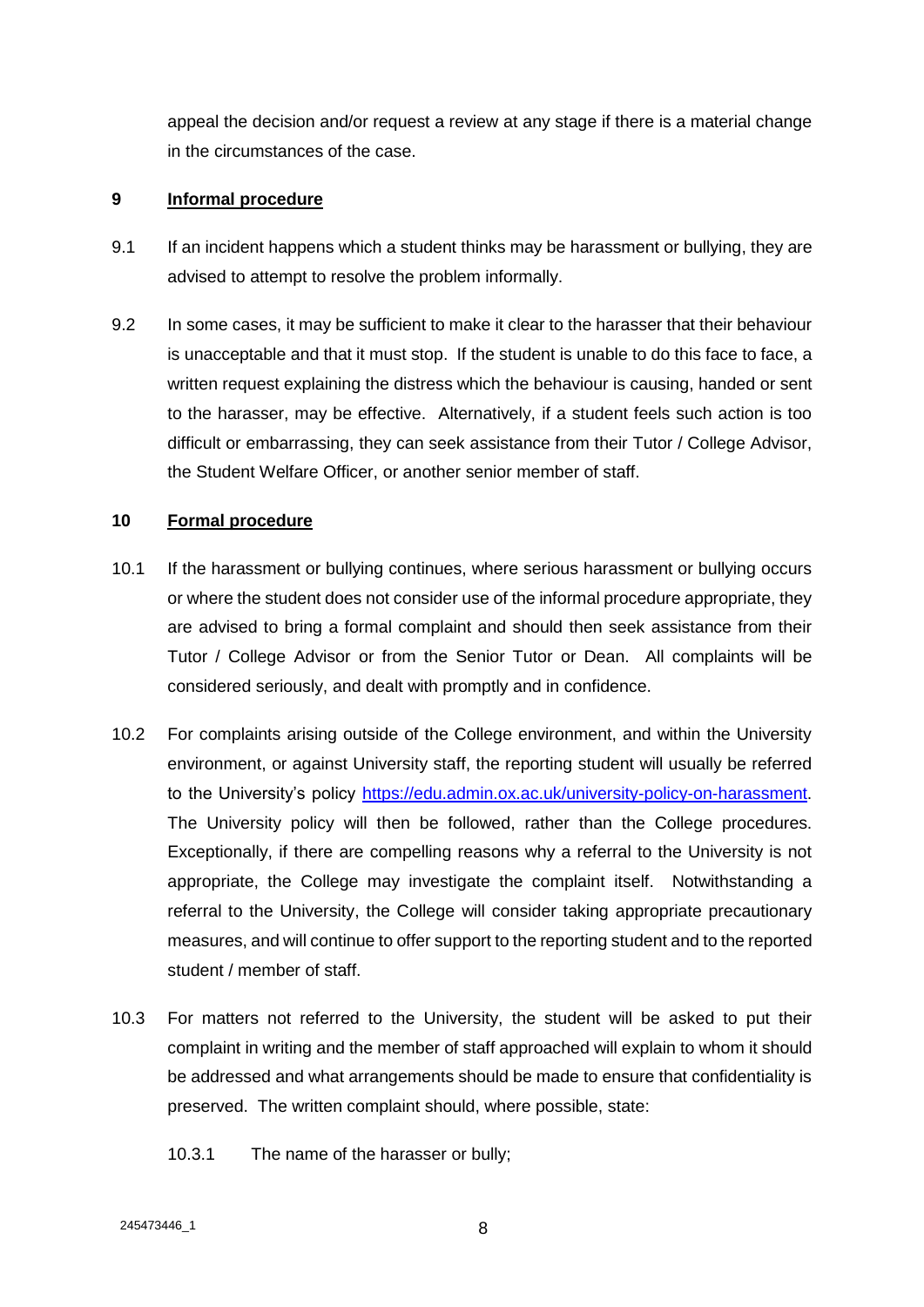- 10.3.2 The nature of the harassment or bullying;
- 10.3.3 Dates and times when it occurred;
- 10.3.4 Names of witnesses (if any) to the incidents; and
- 10.3.5 The action (if any) already taken to stop it occurring.
- 10.4 The Provost will appoint a responsible person, who will normally be a member of senior management, to carry out a thorough investigation as quickly as possible.
- 10.5 The person handling the investigation will, as far as possible, not be connected with the allegation in any way. All students and staff interviewed in the course of the investigation will be reminded of the need for confidentiality. Investigations will be handled with sensitivity and with due respect for both the student's rights and the rights of the person against whom they have made the complaint. The student will not be asked to provide details of the allegations repeatedly unless this is essential for the investigation.
- 10.6 The investigation will involve interviews with the student and the person against whom they have made the complaint, who will be given full details of the nature of the complaint and will be given the opportunity to respond.
- 10.7 Both the student and the person against whom they have made the complaint will have the right to be accompanied by one separate supporter or union representative at any interviews.
- <span id="page-10-0"></span>10.8 When the investigation has been completed, the student will be informed in writing whether or not their complaint is considered to be well-founded.
- 10.9 If the complaint is well founded, disciplinary action may be taken against the person about whom the student complained. The severity of the penalty imposed upon the harasser will be consistent with those detailed in the College's staff or student disciplinary procedures. Deliberate harassment, victimisation or other serious breaches of this policy may result in summary dismissal or expulsion. Where a lesser penalty is appropriate (for example a written warning), or where no formal disciplinary action is taken, this will be coupled with such action as the College considers appropriate to help the reporting student continue studying without embarrassment or anxiety. After discussion with the student, the responsible person may recommend the transfer of the harasser to a different study area or room, or may arrange for the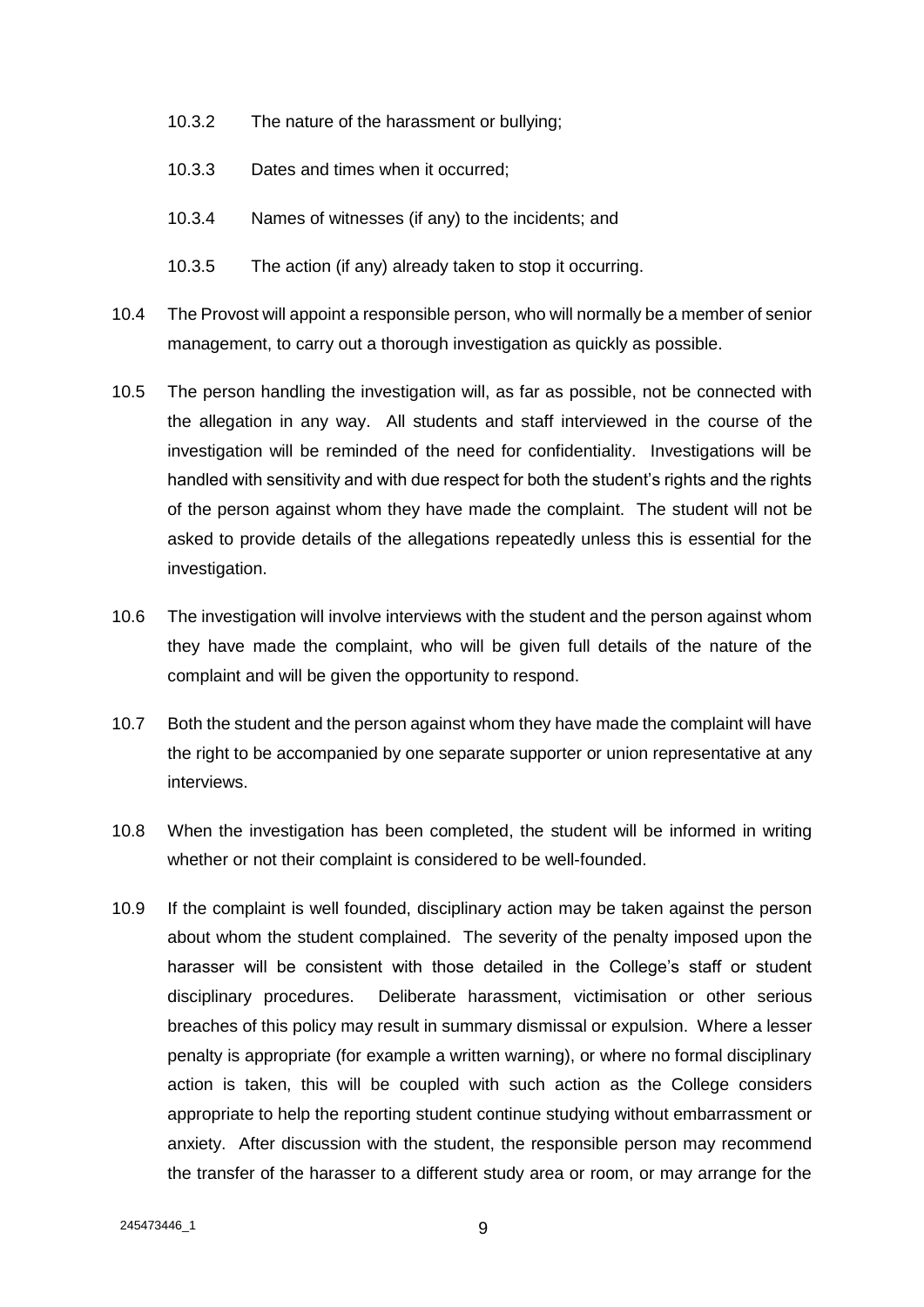amendment of studying or working practices to minimise contact between the student and the harasser. In the interests of appropriate confidentiality to the party complained about, the details of action(s) taken may not be shared with the complainant in whole, or at all.

- 10.10 Whether or not the complaint has been upheld, the Student Welfare Officer will offer to meet the student on a regular basis after the complaint has been resolved to ensure that there are no further issues that need to be addressed.
- 10.11 The College takes these matters very seriously. However malicious complaints of harassment or bullying can have a serious and detrimental effect upon students or staff. Any unwarranted allegation of harassment or bullying, made in bad faith, will be regarded as potential misconduct under the College's Student Disciplinary Policy.

### **11 Appeals**

- 11.1 If the reporting student is not satisfied with the way their complaint has been handled under this Policy, they may appeal to the Senior Tutor or Provost if the Senior Tutor has already been involved. Appeals should be made in writing within five working days of the date the student was informed of the decision under paragraph [10.8,](#page-10-0) setting out the reasons why they wish to appeal as fully as possible. The grounds on which an appeal may be brought, which are as follows:
	- 11.1.1 There was a procedural irregularity in the initial consideration of the case;
	- 11.1.2 The student has fresh evidence or evidence that was not available at the time of the initial consideration of the case (for good reason);
	- 11.1.3 There was bias or prejudice on the part of the initial investigator; and/or
	- 11.1.4 That the initial investigator failed to meet an objective standard of reasonableness in reaching its decision.
- 11.2 If possible, the person selected to hear the appeal will have had no previous involvement in the complaint.
- 11.3 As a first step, the person considering the appeal may arrange to meet with the reporting student and give them opportunity to explain why they think the conclusion of the initial investigation was wrong, and which ground(s) they are relying on. The person hearing the appeal will then decide what (if any) further investigations are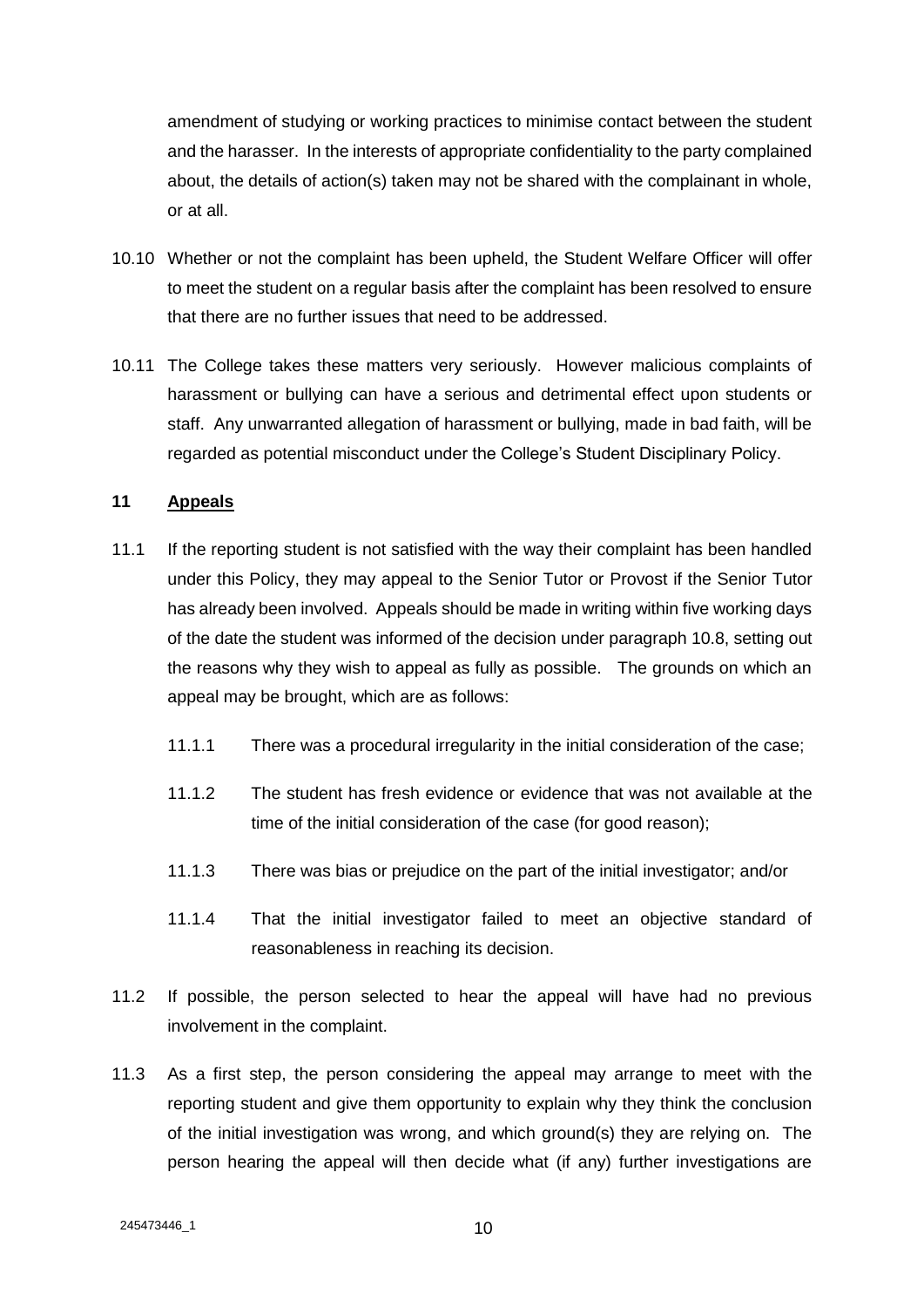required to enable a decision to be reached on whether the outcome of the initial investigation was correct. The decision of the person on the appeal will be communicated to the student and will be final.

- 11.4 If, following receipt of the decision on their appeal, the reporting student remains dissatisfied, it is open to the student to make an application to the OIA. The Completion of Procedures Letter will indicate how to make such a complaint, and details are also available at the OIA's website [\(www.oiahe.org.uk\)](http://www.oiahe.org.uk/).
- 11.5 A member of staff who is subject to a finding or sanction for harassment or bullying may appeal against the penalty in accordance with the College's Staff Disciplinary Procedure.
- 11.6 A student who is subject to a finding or sanction for harassment or bullying may appeal against the penalty in accordance with the College's Student Disciplinary Policy.
- 11.7 Time scales and records:
	- 11.7.1 The College will make every effort to reach a decision on whether or not a complaint is well founded within 30 days of receipt of the formal complaint. Requests for reconsideration will where possible be dealt with within 14 days. As the complexity of harassment and bullying complaints varies greatly, the College will not always be able to meet these time limits: while it is always highly desirable to resolve all complaints at the earliest possible opportunity, this will not always be possible if the investigation is to be both thorough and fair.
	- 11.7.2 Records will be made of all investigations and hearings, their outcome and the action taken and will be kept confidential.

# **12 Related policies**

- 12.1 This policy is supported by the following other policies and procedures:
	- 12.1.1 Student Disciplinary Policy;
	- 12.1.2 Student Complaints Policy; and
	- 12.1.3 The University disciplinary regulations.